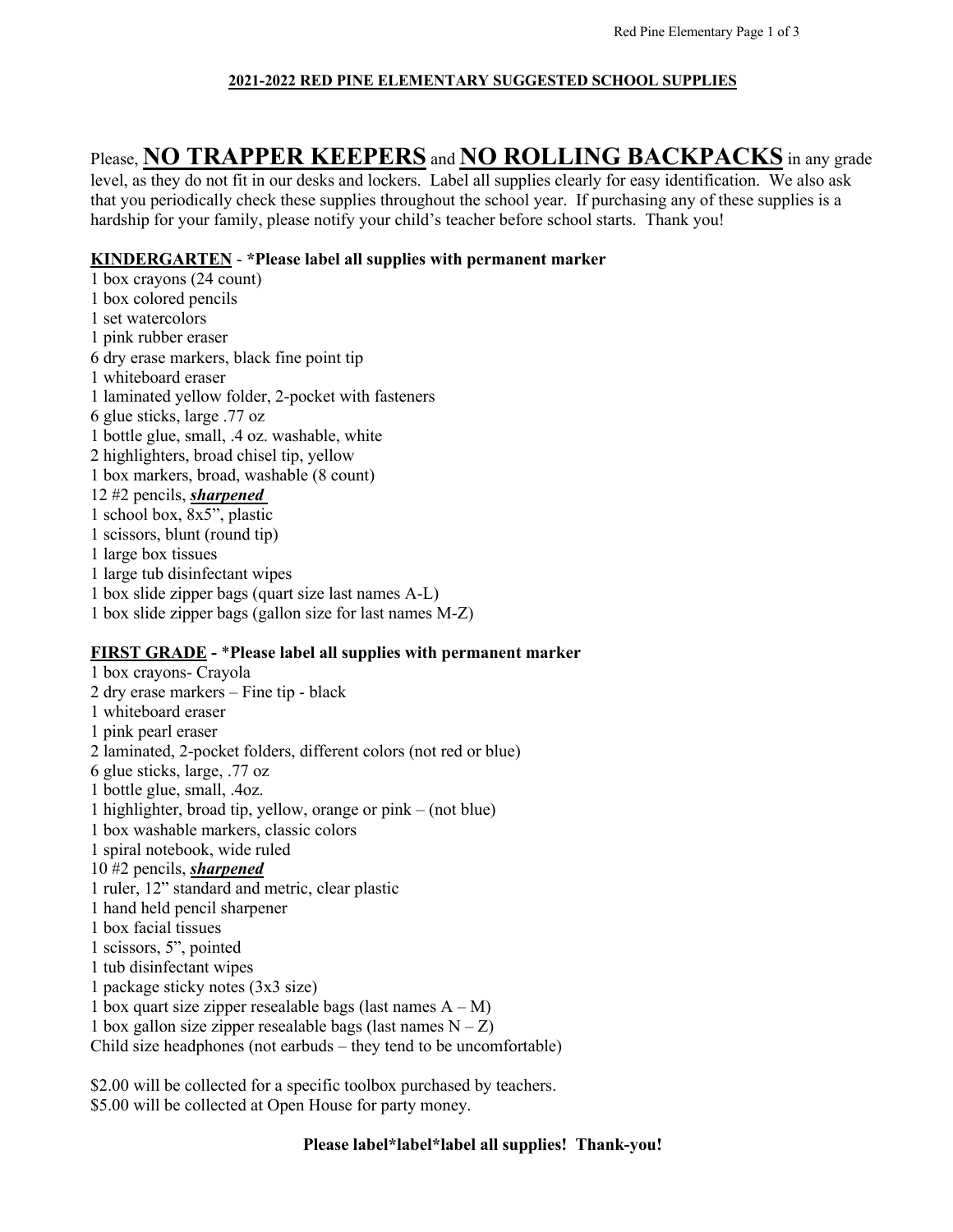Red Pine Supply List Page 2 of 3

### **SECOND GRADE**

1 box crayons (24 count) 2 laminated 2-pocket folders (not solid blue or red) 1 bottle white glue, 4 oz. washable 1 large glue stick 2 dry erase markers 1 box markers (8 count) 1 notebook, spiral, 70 pages, wide ruled 3 composition notebooks, wide ruled (1 blue, 1 green, 1 red) 10 pencils, sharpened 1 school box, 8 x 5 inch 1 box of tissues 1 scissors 1 white board eraser (or old sock) 1 large pink eraser 1 colored pencil set (8 count) 1 ruler with inches and centimeters 1 hand held pencil sharpener 1 box gallon resealable bags (last names A-K) 1 box quart resealable bags (last names L-Z) Earbuds/headphones for use with I-pads

## **THIRD GRADE**

24 #2 pencils, *sharpened* 1 black fine-line felt tip pen (no Sharpies, please) 1 red fine-line felt tip pen (no Sharpies, please) 1 rubber eraser 1 box color crayons (24 - 64 count) 1 box color pencils (12 count) 1 box color markers (wide tip) 1 box color markers (thin tip) 1 highlighter 1 small school box, 8 x 5" 3 folders, laminated, with 2 pockets on the bottom (1 each of yellow, green, purple) 2 laminated pocket folders 2 **wide**-lined spiral notebooks 3 composition notebooks **wide** ruled (1 red, 1 black, 1 green ) 1 bottle (4 oz.) white school glue 3 glue sticks 1 large box tissues to be shared with class 1 tub disinfectant wipes 1 scissors 1 ruler, 12-inch with both inches and centimeters – non-bendable 2 whiteboard markers 1 box gallon size resealable bags (last names A-H) 1 box quart size resealable bags (last names I-P) 1 box snack size resealable bags (last names Q-Z) Earbuds/headphones for use with I-pads